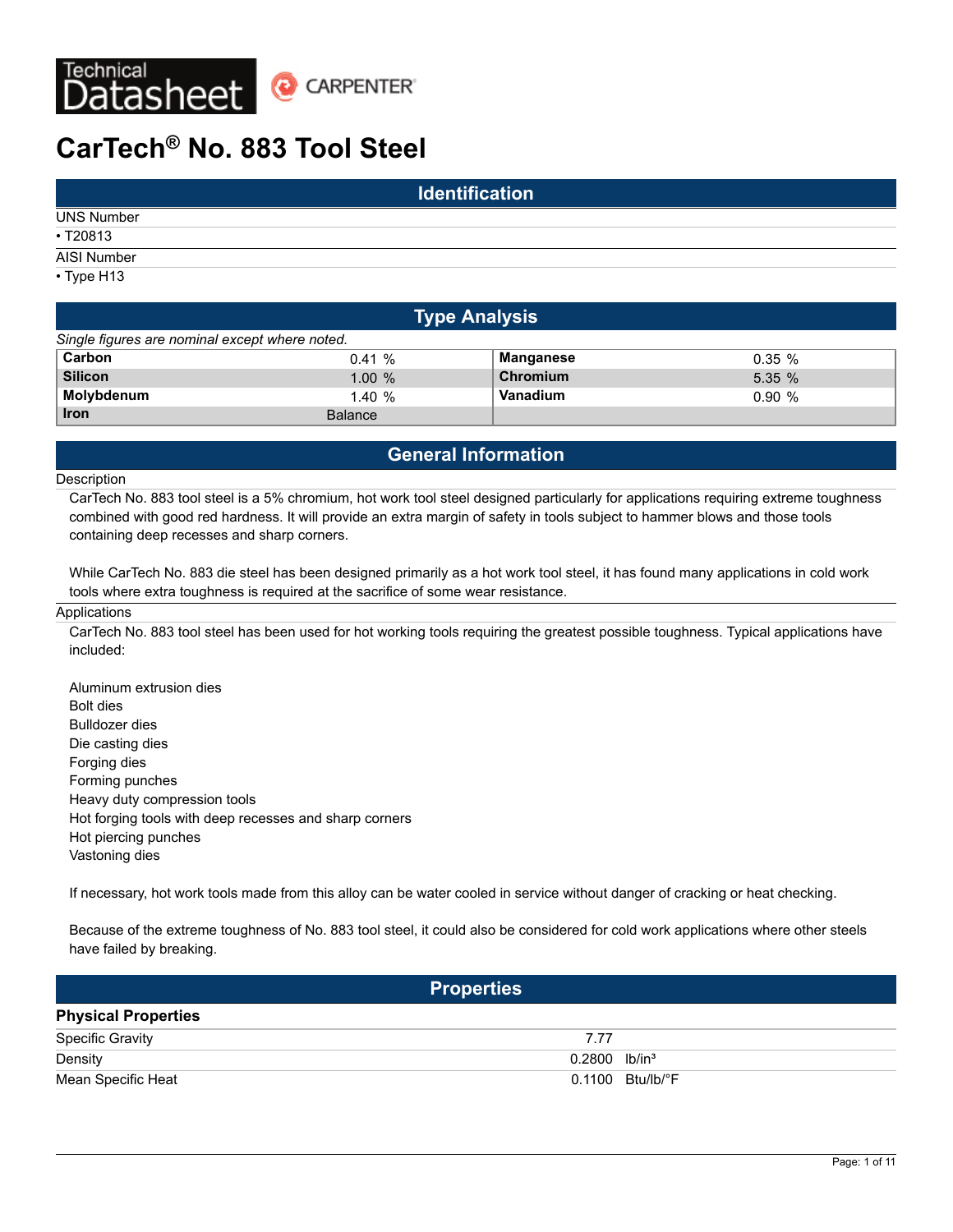# **CarTech® No. 883 Tool Steel**

| Mean CTE               |                                           |
|------------------------|-------------------------------------------|
| 80 to 200 $^{\circ}$ F | 6.10 $\times$ 10 $\cdot$ in/in/ $\cdot$ F |
| 80 to 400 $\degree$ F  | 6.40 $\times$ 10 $\cdot$ in/in/ $\cdot$ F |
| 80 to 800°F            | 6.80 $\times$ 10 $\cdot$ in/in/ $\cdot$ F |
| 80 to 1000°F           | 6.90 $\times$ 10 $\cdot$ in/in/ $\cdot$ F |
| 80 to 1200°F           | 7.30 $\times$ 10 $\cdot$ in/in/ $\cdot$ F |
| 80 to 1450°F           | 7.50 $\times$ 10 $\cdot$ in/in/ $\cdot$ F |
| 500 to 1200°F          | 7.80 $\times$ 10 $\cdot$ in/in/ $\cdot$ F |
| 500 to 1450°F          | 8.00 $\times$ 10 $\cdot$ in/in/ $\cdot$ F |
| 800 to 1200°F          | 8.10 $\times$ 10 $\cdot$ in/in/ $\cdot$ F |
| 800 to 1450°F          | 8.20 $\times$ 10 $\cdot$ in/in/ $\cdot$ F |

# Mean coefficient of thermal expansion

The following chart contains the average coefficients between room temperature<br>and the specified elevated temperature. The results are from material in the<br>annealed condition and the dimensions are in  $in/in$  temperature.

|          | <b>Temperature Range</b> | $104$ <sup>o</sup> F | $104$ °C |  |  |  |  |
|----------|--------------------------|----------------------|----------|--|--|--|--|
| ۰F       | ۰c                       |                      |          |  |  |  |  |
| 80-200   | 27-93                    | 6.1                  | 11.0     |  |  |  |  |
| 80-400   | 27-204                   | 6.4                  | 11.5     |  |  |  |  |
| 80-800   | 27-427                   | 6.8                  | 12.2     |  |  |  |  |
| 80-1000  | 27-538                   | 6.9                  | 12.4     |  |  |  |  |
| 80-1200  | 27-649                   | 7.3                  | 13.1     |  |  |  |  |
| 80-1450  | 27-788                   | 7.5                  | 13.5     |  |  |  |  |
| 500-1200 | 260-649                  | 7.8                  | 14.0     |  |  |  |  |
| 500-1450 | 260-688                  | 8.0                  | 14.4     |  |  |  |  |
| 800-1200 | 427-649                  | 8.1                  | 14.6     |  |  |  |  |
| 800-1450 | 427-788                  | 8.2                  | 14.8     |  |  |  |  |

Thermal Conductivity

| 420°F           | $198.0$ BTU-in/hr/ft <sup>2</sup> /°F |
|-----------------|---------------------------------------|
| $660^{\circ}$ F | 197.0 $BTU-in/hr/ft2/°F$              |
| 890°F           | 196.0 $BTU-in/hr/ft2/°F$              |
| $1120^{\circ}F$ | 199.0 $BTU-in/hr/ft^2$ <sup>o</sup> F |

Thermal conductivity

|      | Temperature | Btu-in/ft <sup>3</sup> /hr/°F |               |  |  |
|------|-------------|-------------------------------|---------------|--|--|
| ۰F   | ۰c          |                               | $W/m \cdot K$ |  |  |
| 420  | 216         | 198                           | 28.6          |  |  |
| 660  | 349         | 197                           | 28.4          |  |  |
| 890  | 477         | 196                           | 28.3          |  |  |
| 1120 | 604         | 199                           | 28.7          |  |  |

Modulus of Elasticity (E)

| 70°F   | 30.5 $\times$ 10 $\,^{\circ}$ ksi |
|--------|-----------------------------------|
| 300°F  | 27.8 x 10 s ksi                   |
| 500°F  | 26.1 $\times$ 10 <sup>3</sup> ksi |
| 649°F  | 27.7 x 10 s ksi                   |
| 801°F  | 27.3 x 10 s ksi                   |
| 900°F  | 27.0 x 10 s ksi                   |
| 1000°F | 22.7 x 10 s ksi                   |
| 1200°F | 16.5 $\times$ 10 $\degree$ ksi    |
|        |                                   |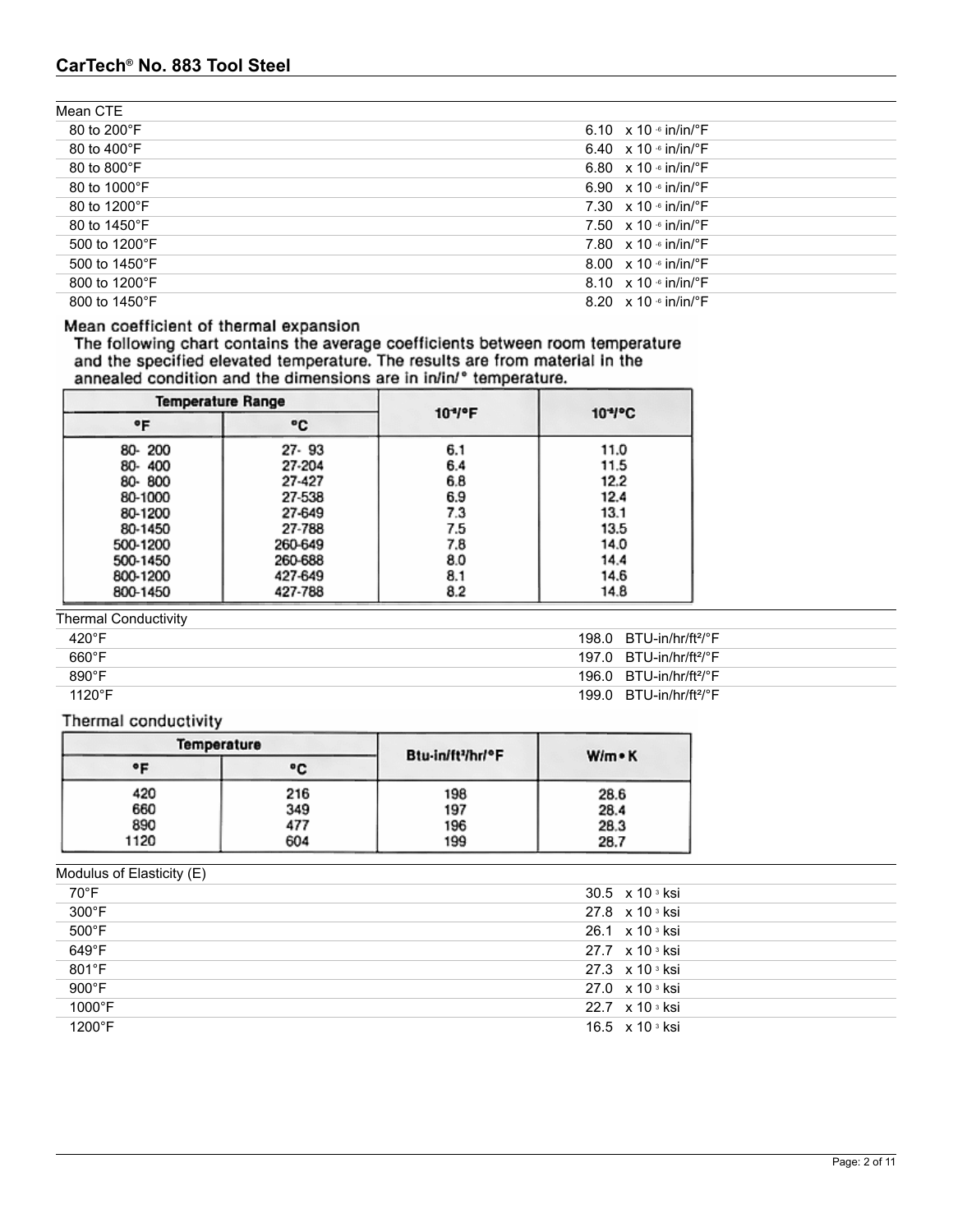# Modulus of elasticity

|      | <b>Temperature</b> |                       |                  |  |  |  |
|------|--------------------|-----------------------|------------------|--|--|--|
| ۰F   | ۰c                 | psi x 10 <sup>a</sup> | $MPa \times 103$ |  |  |  |
| 70   | 21                 | 30.5                  | 210.3            |  |  |  |
| 300  | 149                | 27.8                  | 191.7            |  |  |  |
| 500  | 260                | 26.1                  | 180.0            |  |  |  |
| 650  | 343                | 27.7                  | 191.0            |  |  |  |
| 800  | 427                | 27.3                  | 188.2            |  |  |  |
| 900  | 482                | 27.0                  | 186.2            |  |  |  |
| 1000 | 538                | 22.7                  | 156.5            |  |  |  |
| 1200 | 649                | 16.5                  | 113.8            |  |  |  |

# Critical temperature

|  |  |  |  |  |  |  |  |  |  |  |  | 1505   |
|--|--|--|--|--|--|--|--|--|--|--|--|--------|
|  |  |  |  |  |  |  |  |  |  |  |  | °C 818 |

| Specific heat    |  |  |  |  |  |  |  |  |  |
|------------------|--|--|--|--|--|--|--|--|--|
| Btu/lb **F  0.11 |  |  |  |  |  |  |  |  |  |
| kJ/kg•K 0.460    |  |  |  |  |  |  |  |  |  |

# Isothermal transformation diagram

Austenitizing temperature-1850°F (1010°C)



Critical Temperature (AC1) 1505 °F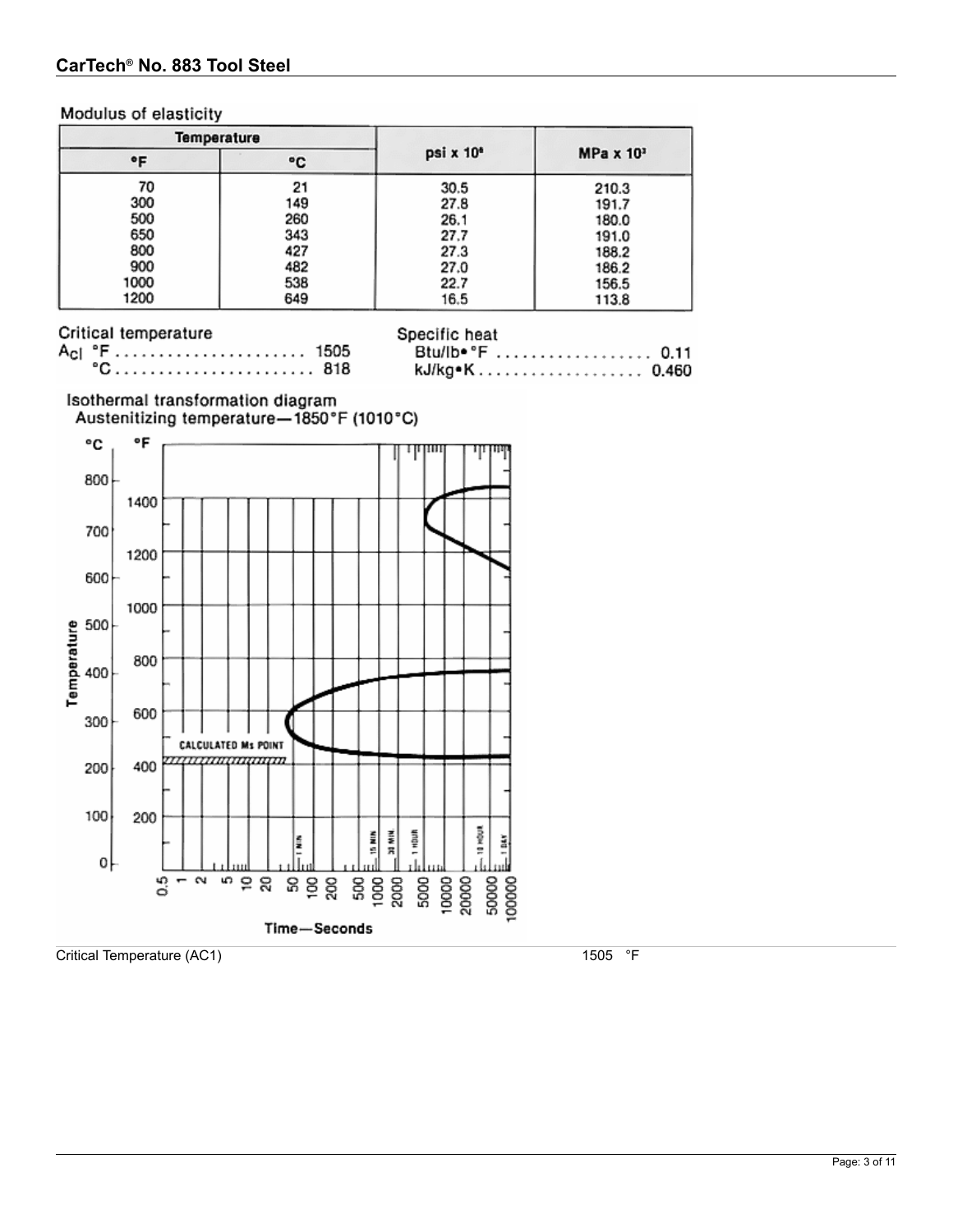# **Typical Mechanical Properties**



# **Elevated Temperature Tensile Strength**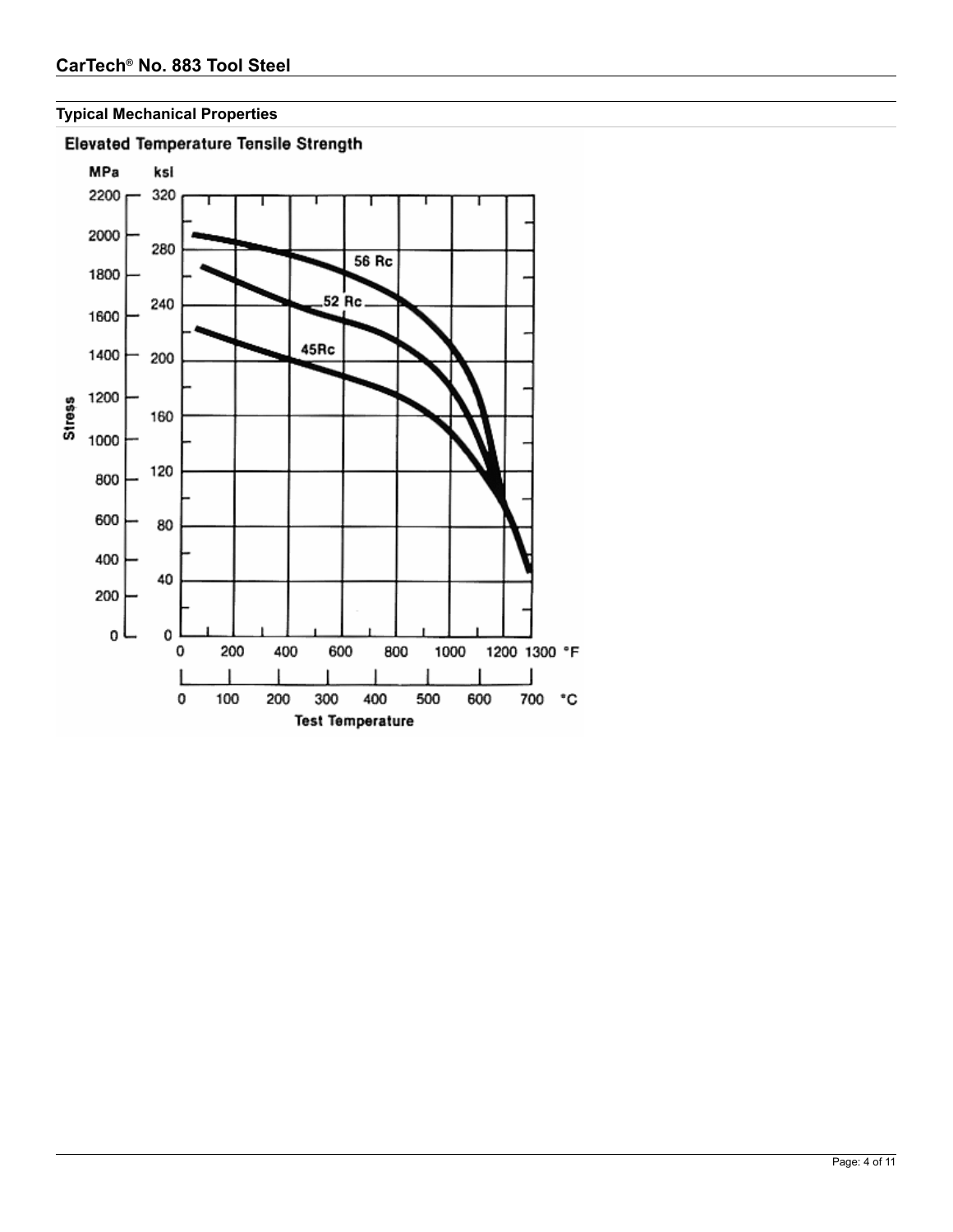



Reduction in Area and Elongation

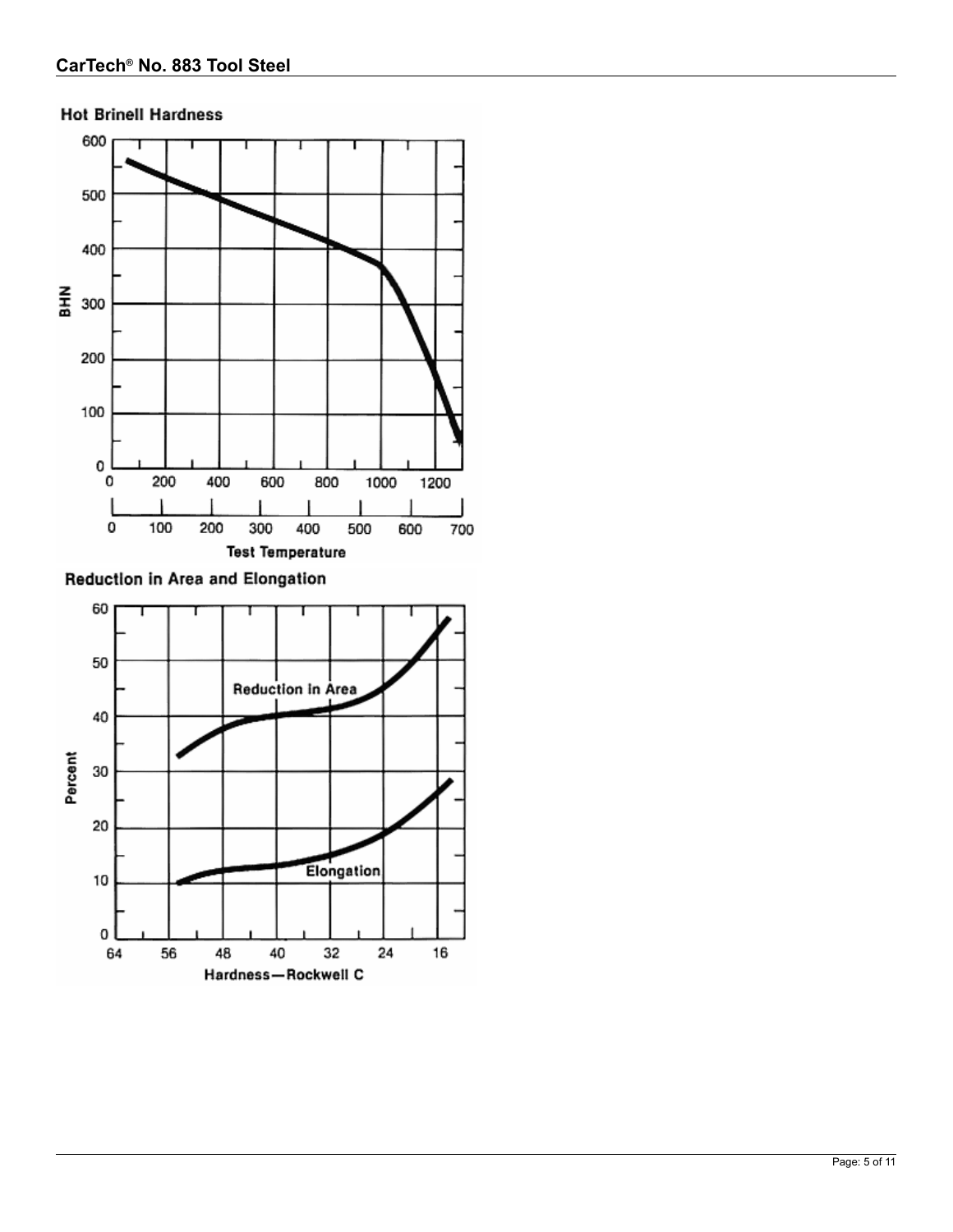

# **Tensile and Yield Strength**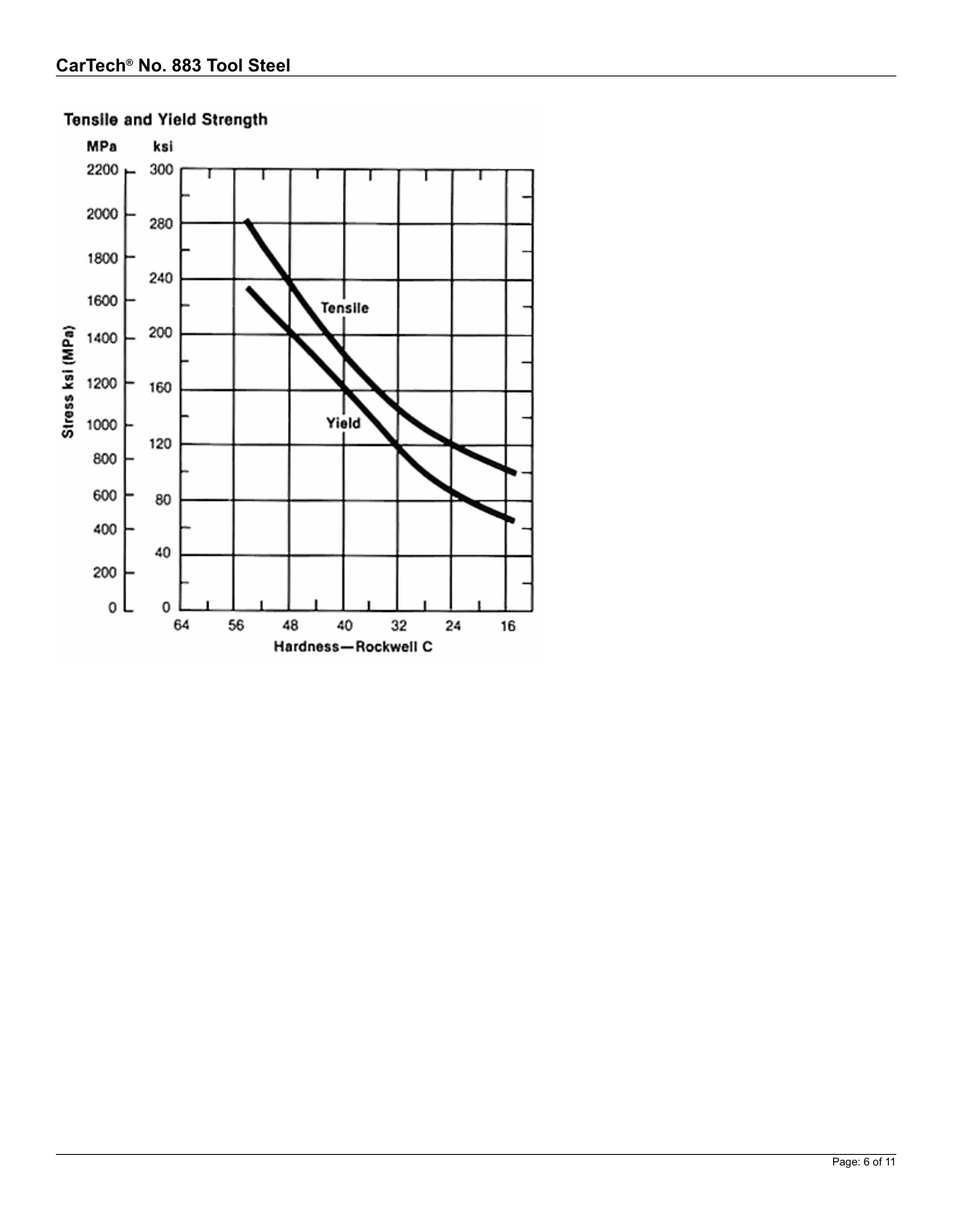# **Impact Strength**

V-notch charpy



# **Heat Treatment**

#### Decarburization

Like other high carbon tool steels, No. 883 tool steel is subject to decarburization during thermal processing. Precautions must be taken to control this condition. Modern furnaces are available which provide environments designed to minimize decarburization.

### **Normalizing**

Normalizing is not recommended for No. 883 tool steel and is not necessary after furnace cooling as indicated above.

#### Annealing

No. 883 tool steel should be packed in a suitable container, using a neutral packing compound, or placed in a controlled atmosphere furnace.

Heat uniformly to 1150/1600°F (843/871°C), then cool very slowly in the furnace at a rate of not more than 30°F (16.7°C) per hour until the furnace is black. The furnace may then be turned off and allowed to cool naturally. This will produce a maximum hardness of Brinell 241.

### **Hardening**

No. 883 tool steel may be air treated or quenched in oil to harden.

For air treating, heat the furnace to 1850/1875°F (1010/1024°C), then place the tool right in the hot furnace near the thermocouple. Let the tool heat naturally until it uniformly matches the color of the thermocouple. Soak 20 minutes plus an additional 5 minutes per inch of thickness, then air cool.

For oil treating, follow the same procedure, but drop the temperature to 1825/1850°F (996/1010°C).

Control of decarburization can be achieved by using any one of the several modern heat treating furnaces designed for this purpose. If endothermic atmospheres are used, a dew point between 40/55°F (4/13°C) is suggested.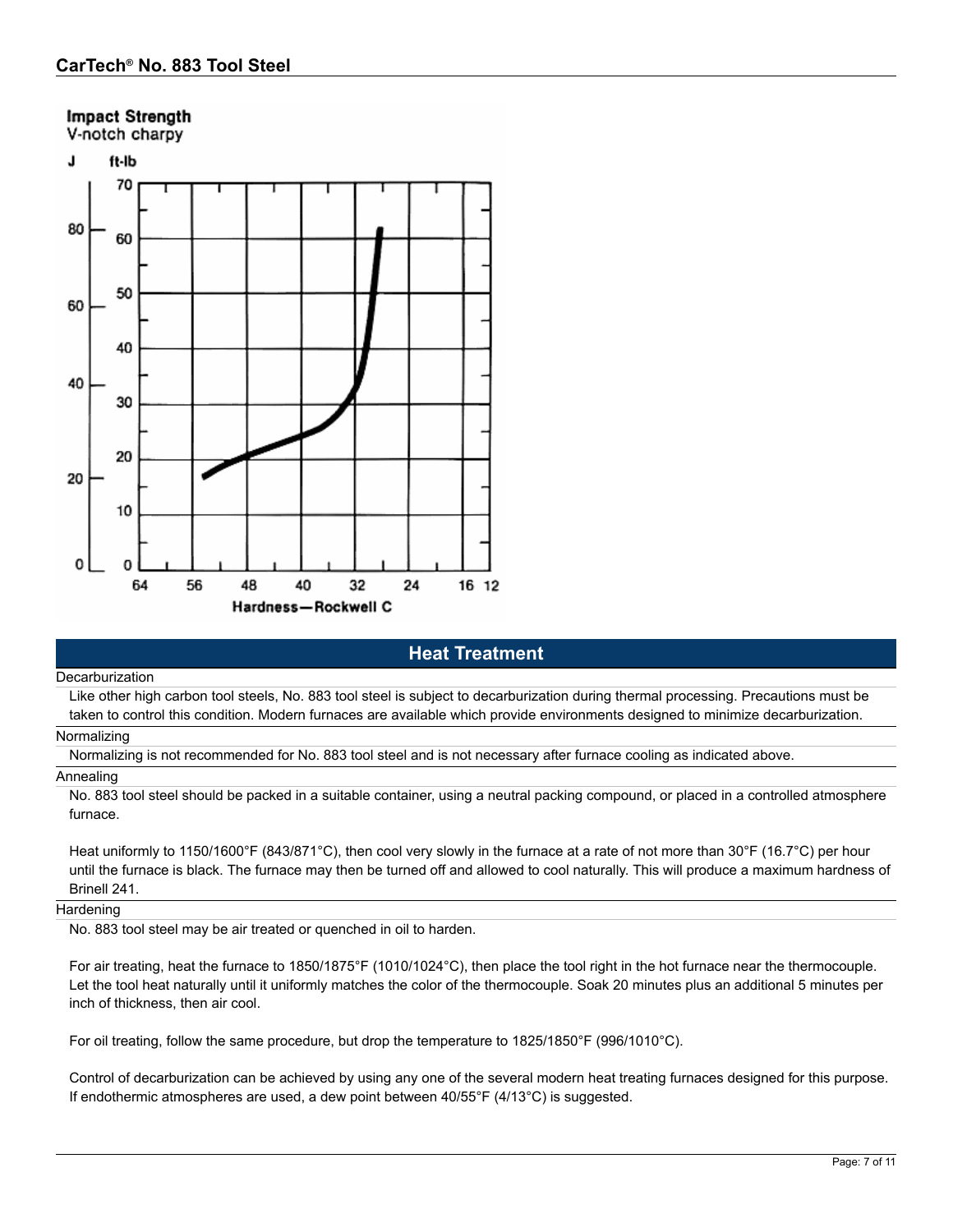In older type, manually operated exothermic atmosphere furnaces, an oxidizing atmosphere is required. Excess oxygen of about 2 to 4% is preferred. If no atmosphere is available, the tool should be pack hardened or wrapped in stainless steel to protect its surface.

### Deformation (Size Change) in Hardening

The accompanying hyperlink entitled "Size Change of No. 883 Tool Steel" shows typical length changes of No. 883 tool steel when it has been properly hardened and tempered. Note that the length change information is presented in inches per inch of original length. The hyperlink shows that this alloy can be expected to shrink slightly when heat treated. Shrinkage of approximately 0.0005 inches/inch occur when tempered at 1000°F (538°C). Tool steels hold size best when quenched from the proper hardening temperature. If overheated, they tend to show shrinkage after tempering.

# Size Change of No. 883 Tool Steel

Austenitize-1875°F (1024°C), oil quenched and tempered 1 hour at indicated temperature



#### Stress Relieving

To relieve machining stresses for greater accuracy in hardening, first rough machine, then heat to a temperature of 1200/1250°F (649/677°C), hold for 1 hour at temperature, then slowly cool. Finish machine the parts following this treatment.

#### **Tempering**

Note in the hyperlink entitled "Effect of Tempering Temperature on Hardness" below that full hardness is maintained up to a tempering temperature of 1000°F (538°C). There is, therefore, no reason to temper No. 883 tool steel at a lower temperature.

For greater toughness, temper at a higher temperature.

Hot work tools should never be tempered at temperatures lower than the working temperature at which they will be used. It is also very important to preheat tools used in hot working applications.

# Effect of Tempering Temperature on Hardness of No. 883 Tool Steel

Air quenched from 1875°F (1024°C) or oil quenched from 1850°F (1010°C), tempered 1 hour at indicated temperature

|      | <b>Tempering Temperature</b> | <b>Rockwell C Hardness</b> |
|------|------------------------------|----------------------------|
| ۰F   | ۰c                           | Air or Oil Treated         |
|      | As Hardened                  | 51/53                      |
| 600  | 316                          | 51/53                      |
| 800  | 427                          | 51/53                      |
| 900  | 482                          | 51/53                      |
| 950  | 510                          | 52/54                      |
| 1000 | 538                          | 52/54                      |
| 1050 | 566                          | 51/53                      |
| 1100 | 593                          | 49/51                      |
| 1150 | 621                          | 45/47                      |
| 1200 | 649                          | 39/41                      |
| 1250 | 677                          | 31/33                      |
| 1300 | 704                          | 28/30                      |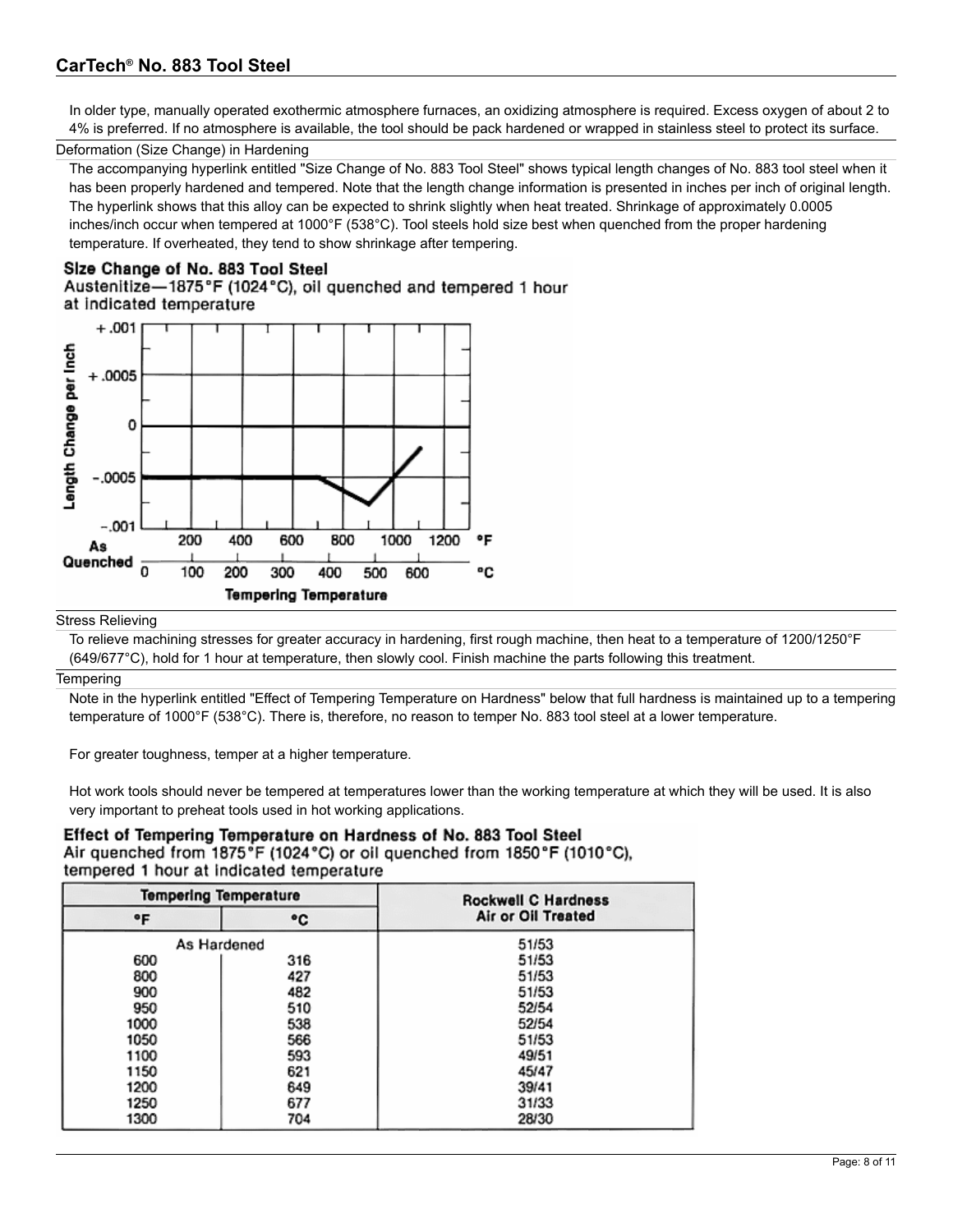# **Workability**

### **Forging**

Heat slowly and uniformly to a temperature of 2000/2075°F (1093°/1135°C), then proceed to forge. Do not work the steel below 1650°F (899°C). Reheat as often as necessary to maintain proper forging temperature.

Small, simple forgings may be cooled slowly in lime. The best practice for large forgings is to place them in a heated furnace at approximately 1450°F (788°C), soak uniformly at this temperature, then shut off the heat and allow the material to cool slowly in the furnace. This is not an anneal. After the forging is cool, it must be annealed as indicated below.

### **Machinability**

The machinability of No. 883 tool steel may be rated between 60 and 65% of Type W-1 tool steel or about 40 to 45% of B1112.

Following are typical feeds and speeds for No. 883 tool steel.

The machinability of No. 883 tool steel may be rated between 60 and 65% of Type W-1 tool steel or about 40 to 45% of B1112.

The following charts contain information on typical speeds and feeds used in machining No. 883 tool steel. All results are for operations performed on material in the annealed condition.

| Turning—Single Point and Box Tools |  |  |  |
|------------------------------------|--|--|--|
|------------------------------------|--|--|--|

|               |               | <b>High-Speed Tools</b> |                         | Carbide       |               |              |                         |  |
|---------------|---------------|-------------------------|-------------------------|---------------|---------------|--------------|-------------------------|--|
| Depth         |               |                         |                         |               | Speed, 1pm    |              |                         |  |
| ot<br>Cut In. | Speed,<br>fpm | Feed.<br>ipr            | Tool<br><b>Material</b> | <b>Brazed</b> | Throw<br>Away | Feed,<br>Ipr | Tool<br><b>Material</b> |  |
| .150          | 75            | .015                    | M-42                    | 300           | 375           | .015         | $C-6$                   |  |
| .025          | 90            | .007                    |                         | 375           | 425           | .007         | C-7                     |  |

# Turning-Cut-Off and Form Tools

|               |                                      | Feed, ipr |      |                         |      |           |                |       |  |  |
|---------------|--------------------------------------|-----------|------|-------------------------|------|-----------|----------------|-------|--|--|
| Speed,<br>fpm | <b>Cut-Off Tool</b><br>Width, Inches |           |      | Tool<br><b>Material</b> |      |           |                |       |  |  |
|               | 1/16                                 | 1/8       | 1/4  | 1/2                     |      | $1 - 1/2$ | $\overline{2}$ |       |  |  |
| 65            | .001                                 | .0015     | .002 | .0015                   | .001 | .001      | .0007          | М-2   |  |  |
| 195           | .003                                 | .0045     | .006 | .003                    | 0025 | .0025     | .0015          | $C-6$ |  |  |

Drilling

|               |                               | Feed, ipr |     |      |      |      |           |      |                         |  |
|---------------|-------------------------------|-----------|-----|------|------|------|-----------|------|-------------------------|--|
| Speed,<br>fpm | Nominal Hole Diameter, Inches |           |     |      |      |      |           |      | Tool<br><b>Material</b> |  |
|               | 1/16                          | 1/8       | 1/4 | 1/2  | 3/4  |      | $1 - 1/2$ |      |                         |  |
| 50            | .001                          | .002      | 003 | .006 | .008 | .010 | .011      | .013 | M-1;M-10                |  |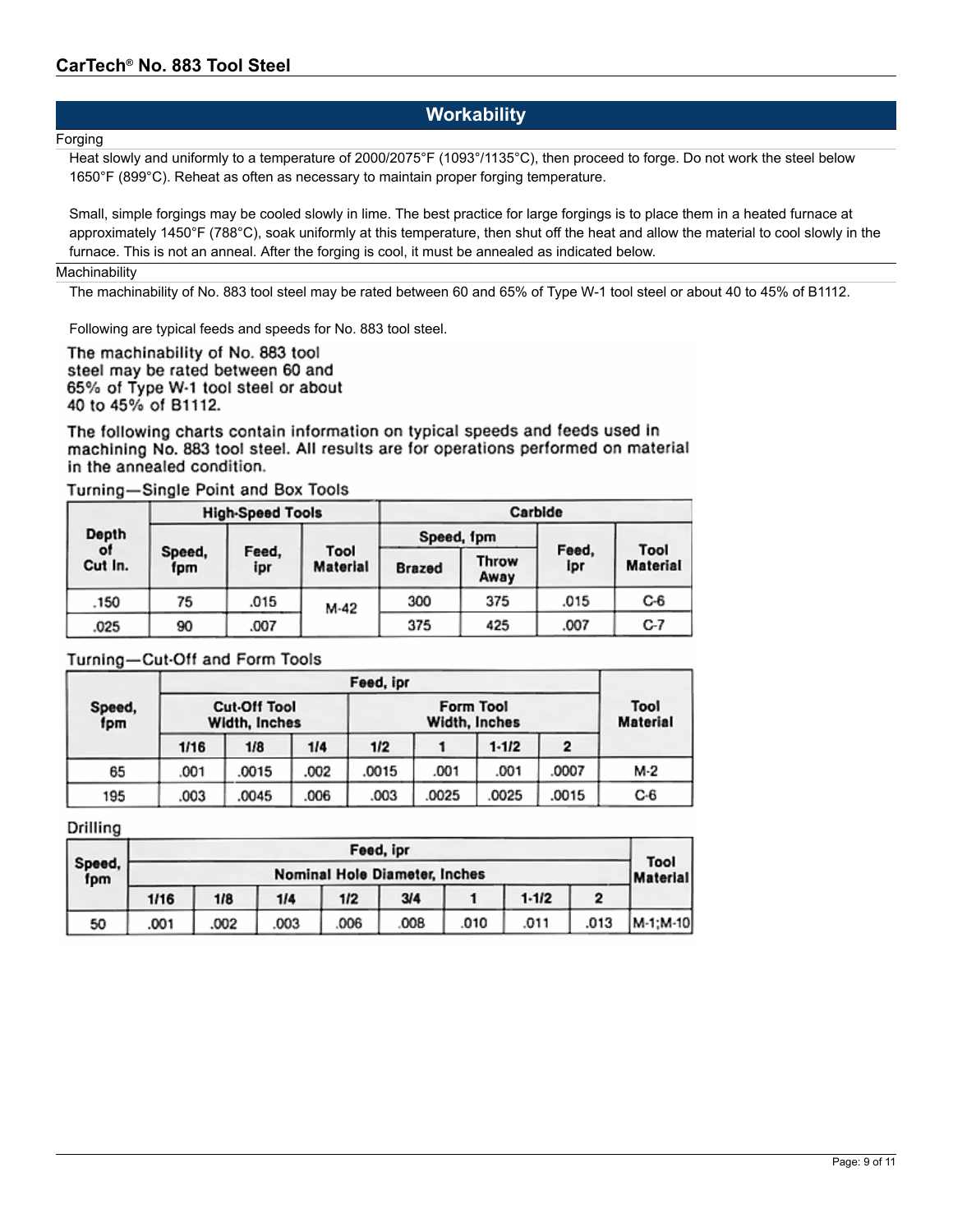### Reaming

|                                                                          | <b>High-Speed Tool</b> |      |      |      |         |      |                         | <b>Carbide Tool</b> |                         |  |  |
|--------------------------------------------------------------------------|------------------------|------|------|------|---------|------|-------------------------|---------------------|-------------------------|--|--|
| Feed, Inches per Rev.<br>Speed,<br><b>Reamer Diameter, Inches</b><br>fpm |                        |      |      |      |         |      |                         | Speed,<br>fpm       | Tool<br><b>Material</b> |  |  |
|                                                                          |                        |      |      |      |         |      | Tool<br><b>Material</b> |                     |                         |  |  |
|                                                                          | 1/8                    | 1/4  | 1/2  |      | $1-1/2$ | 2    |                         |                     |                         |  |  |
| 55                                                                       | .003                   | .005 | .008 | .012 | .015    | .018 | M-7                     | 175                 | C <sub>2</sub>          |  |  |

### Milling-End Peripheral

| <b>High-Speed Tools</b>                 |                                |                       |      |      |        | <b>Carbide Tools</b>           |                       |     |                         |     |       |     |
|-----------------------------------------|--------------------------------|-----------------------|------|------|--------|--------------------------------|-----------------------|-----|-------------------------|-----|-------|-----|
| Depth<br>of<br>Speed,<br>Cut In.<br>fpm |                                | Feed-Inches per tooth |      |      |        |                                | Feed-Inches per tooth |     |                         |     |       |     |
|                                         | <b>Cutter Diameter, Inches</b> |                       |      | Tool | Speed. | <b>Cutter Diameter, Inches</b> |                       |     | Tool<br><b>Material</b> |     |       |     |
|                                         |                                | 1/4                   | 1/2  | 3/4  | $1-2$  | <b>Material</b>                | fpm                   | 1/4 | 1/2                     | 3/4 | $1-2$ |     |
| .050                                    | 80                             | 001                   | .002 | 003  |        | .004   M-2:M-7                 | 300                   |     | 0015 .0025 .004         |     | .005  | C-6 |

### Broaching

| Speed, fpm | Chip Load, Inches per tooth | <b>Tool Material</b> |
|------------|-----------------------------|----------------------|
| 20         | .003                        | M-2: M-7             |

# Sawing-Power Hack Saw

|           | Pitch-Teeth per Inch              |           | Feed   |                                |      |
|-----------|-----------------------------------|-----------|--------|--------------------------------|------|
|           | <b>Material Thickness, Inches</b> | Speed     |        |                                |      |
| Under 1/4 | $1/4 - 3/4$                       | $3/4 - 2$ | Over 2 | Strokes/Minute   Inches/Stroke |      |
| 10        |                                   |           |        | 140                            | .006 |
| 10        |                                   |           |        | 70                             | .003 |
| 10        | 10                                |           |        | 85                             | .003 |
| 10        | 10                                |           |        | 55                             | .005 |
| 10        |                                   |           |        | 75                             | .003 |

Figures used for all metal removal operations covered are average. On certain work, the nature of the part may require adjustment of speeds and feeds. Each job has to be developed for best production results with optimum tool life. Speeds and feeds should be increased or decreased in small steps.

#### Additional Machinability Notes

Figures used for all metal removal operations covered are average. On certain work, the nature of the part may require adjustment of speeds and feeds. Each job has to be developed for best production results with optimum tool life. Speeds and feeds should be increased or decreased in small steps.

# **Other Information**

### **Wear Resistance**

The wear characteristics shown in the hyperlink entitled "Dry Sand/Rubber Wheel Abrasion Test" were generated using ASTM-G65 Procedure A, which is the ASTM Standard Practice for Conducting Dry Sand/Rubber Wheel Abrasion Tests. The data are presented as a volume loss as required by the ASTM Standard. Note that a lower number means better wear resistance.